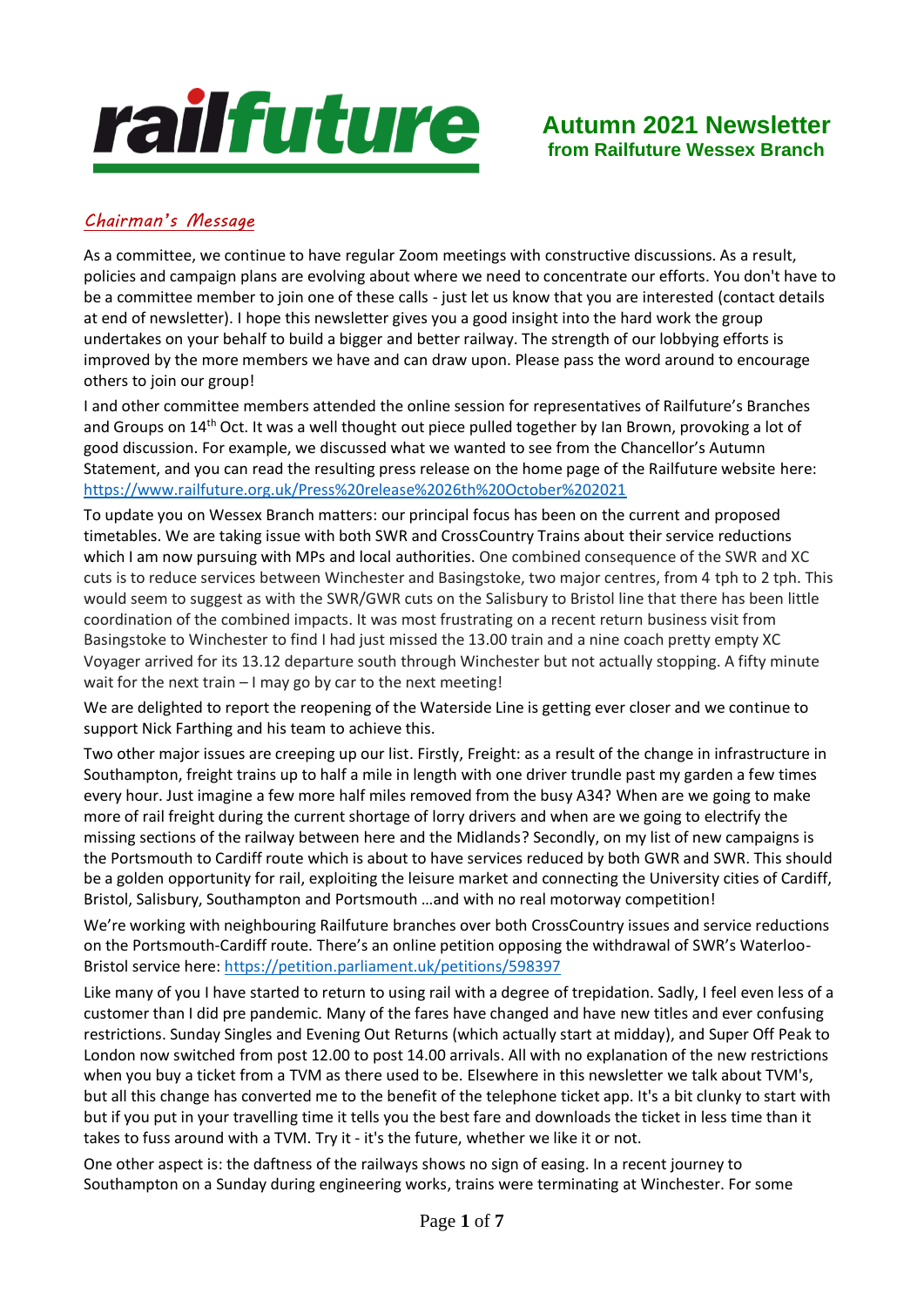reason the Portsmouth and Poole sections were still combining and separating at Eastleigh to make a 10 coach train. What is the logic of this for five miles? On the return journey due to a signalling problem they decided to combine at Southampton. This delayed the Poole service due to the inbound delay to the Portsmouth section. The Portsmouth guard, who then took over the combined service, was not supposed to be routed this way, so Southampton Parkway was then removed from the stops apparently as he wasn't due to stop there! At least I got my delay repay!

On another train recently which was running 11 minutes late - within the delay repay threshold - Control decided to remove the stops at Fleet and Farnborough to get back on time advising passengers for these stations to change at Basingstoke. Just as we arrived the stopping service for these stations left, significantly inconveniencing a number of passengers and triggering unnecessary Delay Repay claims.

Which brings me onto my final point: the human factor. There are some great and helpful members of staff but equally some are not! I am particularly concerned that, for most passengers, the first human contact with the railway is the ticket gate line. This should be the "welcome to our railway, thank you for travelling with us" moment. Is this most passenger's experience?

- *Chair, Mike Southgate.*

### *West of England Line*

Wessex Branch committee member, Bruce Duncan, reports that the Salisbury-Exeter Rail Users' Group (of which he is chair) has secured a meeting with relevant MPs at the House of Commons on  $2^{nd}$  November 2021. Bruce, accompanied by SERUG secretary Nick Hurrell, will present an update to the MPs who have constituencies along the line (three of whom sit on the Transport Select Committee). This follows previous meetings with MPs and the Rail Minister in 2018 which helped to generate momentum to develop the CMSP (ie the formal Infrastructure proposal by Network Rail) that was finally completed in 2020.

Very little has happened since then (primarily due to Covid of course) and the time is now right to provide an update on what needs to happen. SERUG appreciates that Treasury money will be tight, but the fact remains that the West of England has seen virtually no investment in track or trains since the 1980s. The timetable remains unstable and rail travel to all parts of the West Country will continue to suffer regular disruption unless infrastructure is improved.

SERUG will be pointing out to MPs that, with the Okehampton line re-opening in the next few weeks, services could run through from Okehampton or Barnstaple to Axminster/Honiton. This would give Exeter better connections from east and west – the first steps towards the County Council's "Devon Metro". But to enable this to happen, the track and signal infrastructure improvements identified in the CMSP report would have to be enacted.

Meanwhile, there have been some modest access and safety improvements in the depot area alongside Yeovil Junction station (pictured, right) which will make life better for train crews …but it's still not the changes that SERUG were hoping for. The group has been calling for "permissive working" at the station which would allow units to be split and joined. That would mean longer trains venturing further west than Salisbury, where units are currently separated.

*Photo: Dave Tozer*

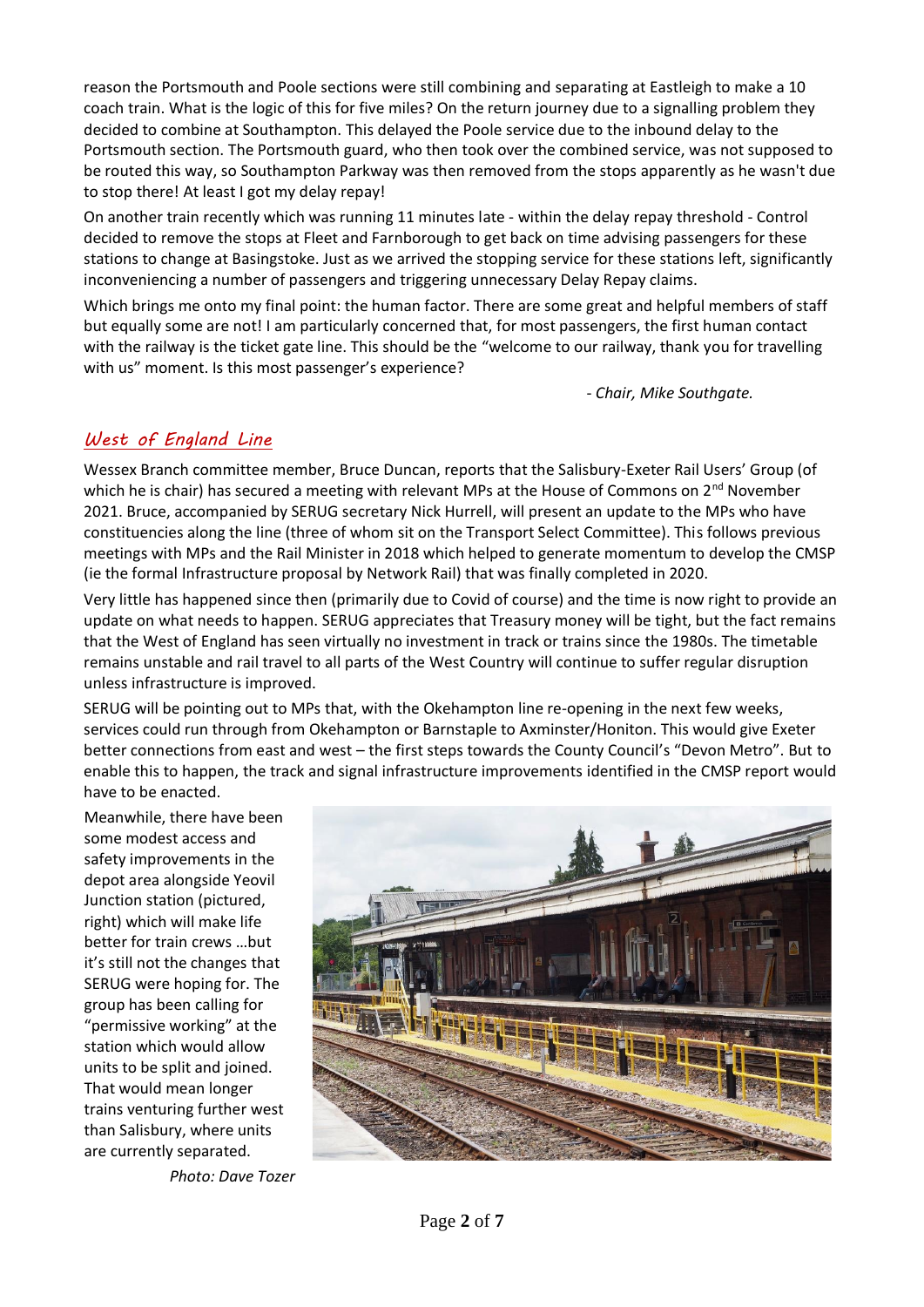#### *Passenger Experience* **"The Times they are a Changing"**

The Covid crisis has seen an unprecedented reduction in passenger train services in Britain. In normal times such a timetable reduction would have caused an outcry, but in truth there has been surprisingly little coverage of these changes at both national and local level.

Whilst nobody would argue that during lockdown there was little point in transporting fresh air, the Country is now in the process of a slow recovery to normality. Despite this, South Western Railway, Cross Country and Great Western are all proposing permanent reductions to services both from December 2021 and from December 2022. Railfuture has been involved in a vigorous campaign with others to prevent these cuts and to argue that service reductions are fundamentally the wrong approach.

The present timetables in operation have made rail a less attractive choice. Many former through journeys now require a change en route. This not only lengthens the journey, but causes inconvenience and worry about making connections. The overall frequency of services has been seriously reduced on some routes. For example, Southampton to Birmingham, 2 major cities and transport interchanges had 3 through trains every 2 hours pre Covid. There is now one. Frequency is key driver of modal choice.

Many stations in the Wessex Area have seen a 50% reduction in service frequency. The irony of the present and proposed timetables is that the smallest stations with the lowest passenger numbers have on the whole had their services preserved, and the cuts have fallen where the potential to recover the business are greatest. No sensible business would ever operate like this.

Many long journeys that used to have on board catering now have none. Exeter to Waterloo and Weymouth to Waterloo now have no service on journeys of about 3 hours.

There is an increasing tendency for Network Rail to plan engineering work (sorry, "Improvement Work"!) on weekdays as well as weekends. This may well save Network Rail money, but the impact on the key driver of getting the economy back on its feet is being ignored. Substitute bus services for commuters and school/college students will just make people find other ways, usually by car.

We will never get passenger numbers back to pre Covid levels unless the product is attractive to potential users. It is remarkable how road traffic has returned to (above in some cases) pre Covid levels, yet rail is still only at about 66% of the pre covid levels and in terms of journeys to work this figure is much lower.

#### **Why does this matter?**

It matters for 3 reasons:

- 1. If the Country is to deliver on its carbon reduction targets, it must get both passengers and freight off the roads and on to lower carbon forms of transport, including rail.
- 2. The economic recovery of our major cities is dependent on getting people back there for work, educational and leisure activity. Only public transport can deliver this in a safe and cost-effective way.
- 3. The present arrangements will cost taxpayers dearly. Fixed costs on railways are very high, the marginal costs of running more services are relatively low. The long-term loss of revenue will only be bridged by more subsidy. There is a real risk of a spiral of decline on railways as we saw in Britain in the 1960's and 1970's as the Government grapples with many spending priorities. In truth there are not many votes in railways!

#### **What can you do?**

Simple: get active and support Railfuture in its campaigns to protect our railway for the long term good of the Country.

- *Stewart Palmer, Railfuture Board member and Wessex Branch liaison*

**If you received this newsletter by post and have since acquired an internet connection, please let us know**  your email address as this will help us to reduce the cost of sending out newsletters *– thanks.*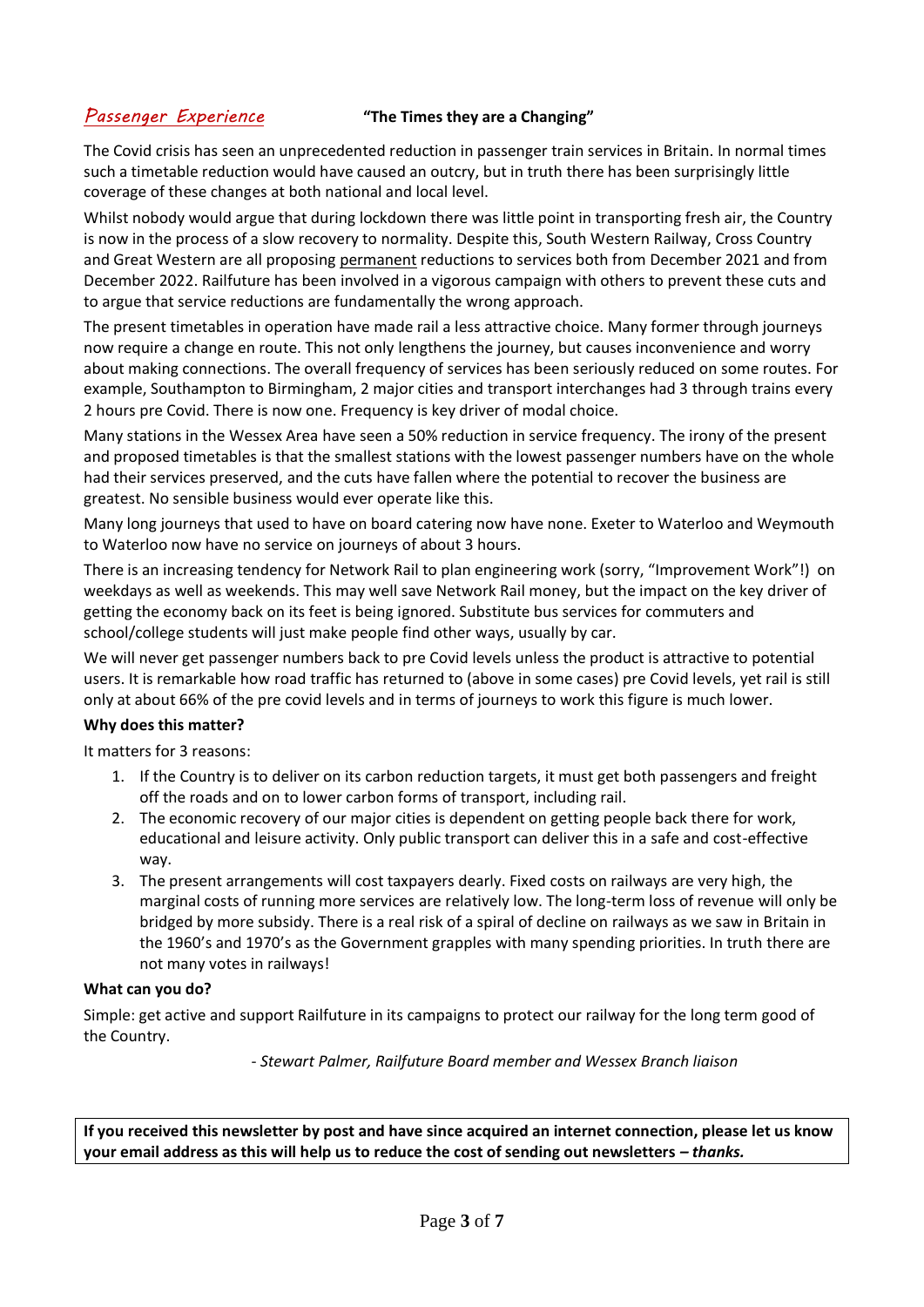### *Freight Group report*

The freight group in Railfuture recently had a committee meeting at which the acknowledged expert on freight in the UK, Julian Worth, gave a fascinating talk. This covered freight developments in the Solent area and the freight corridor north to the Midlands.

This corridor links Southampton Docks to Birmingham, the "golden triangle" of regional distribution centres in the East and West Midlands, and further north to Doncaster and Merseyside; it's the second busiest port after Felixstowe to be linked to distribution centres. In a count back in February, some 50 trains ran in 24 hours on this corridor and this is likely to increase. With the Covid lockdown the number of passenger trains has reduced enabling more freight trains to run and with much less delay.

At the Southampton end, sidings have been lengthened to 775m and this results in even more containers being carried on each train. Julian advised us that, as a result of the shortage of HGV drivers, road hauliers are coming to rail to ask for help, particularly on trunk haulage. He also suggested the building of local supply centres near major towns & cities where consumer goods could be distributed by small electric vans or freight bikes. The local supply centres would be fed with the goods from the regional supply centres (many of which are in the "golden triangle" in the East and West Midlands.

All this results in pressure on capacity and there are a number of constraints that will have to be resolved…

- 1) Southampton Central to Eastleigh The solution would be to route more trains via Romsey & Salisbury
- 2) Basingstoke This is a major constraint with the flat junction, and all freight trains have to pass through the station. Network Rail has outline plans for a flyover from the Reading line over the SW mainline before the station. This would be very costly and is unlikely to happen. An alternative is to restore the former GWR/SR link north of the station to the west yard and then by high-speed crossovers to the down Southampton lines.
- 3) Basingstoke to Reading There are three stations on the two-track route to Reading (with a fourth to open in 2022) also the Bramley level crossing and four flat junctions before reaching the GWR mainline relief roads. No easy solutions! The level crossing could be closed if a bypass was provided. Re-signalling to full 4 aspect could create a little more capacity and freight loop near Southcote Junction would also allow fast trains to pass.

One of the key issues with freight is motive power. Despite being the lowest emitter of atmospheric pollution for transport, the government wants the railways to phase out diesels (and the diesel part of bimodes) and wants to see the use of hydrogen or batteries. Whilst possibly suitable for passenger trains in rural and remote locations, they are totally unsuited for the high power needed to pull freight - only 25 kVac from overhead catenary wires would be suitable. However, less than 50% of our network is electrified, and often it is only the "first or last mile" into and out of depots that needs wiring. For the moment, our freight operators are sticking in the main to diesels. However the Class 66 diesels, widely used on freight, are reaching their half life and will require replacement.

If only some infill electrification was carried out (c400 miles), 85% of our freight could switch to electric traction. In our area the following would achieve the objective:

- 1) Electrify at 25 kVac from Reading West to Basingstoke and at 25 kVac or 750 Vdc west to Salisbury, Romsey and Southampton.
- 2) Use dual voltage (25kVac/750Vdc) for trains direct to Southampton.
- 3) Electrify from Didcot to Oxford (withdrawn by Government from the GWR electrification project).
- 4) Electrify the Oxford-Cambridge line currently being built (again funding was withdrawn by Government). At Bletchley, Bedford and the ECML this would link with already electrified mainlines to the north.
- 5) Electrify from Oxford via Banbury to Coventry & Birmingham.

The Autumn Budget statement fails to indicate the Government's support for rail's wish for a programme of electrification and, instead proposes more road schemes and a reduction in domestic airline fuel tax.

*- David Brace*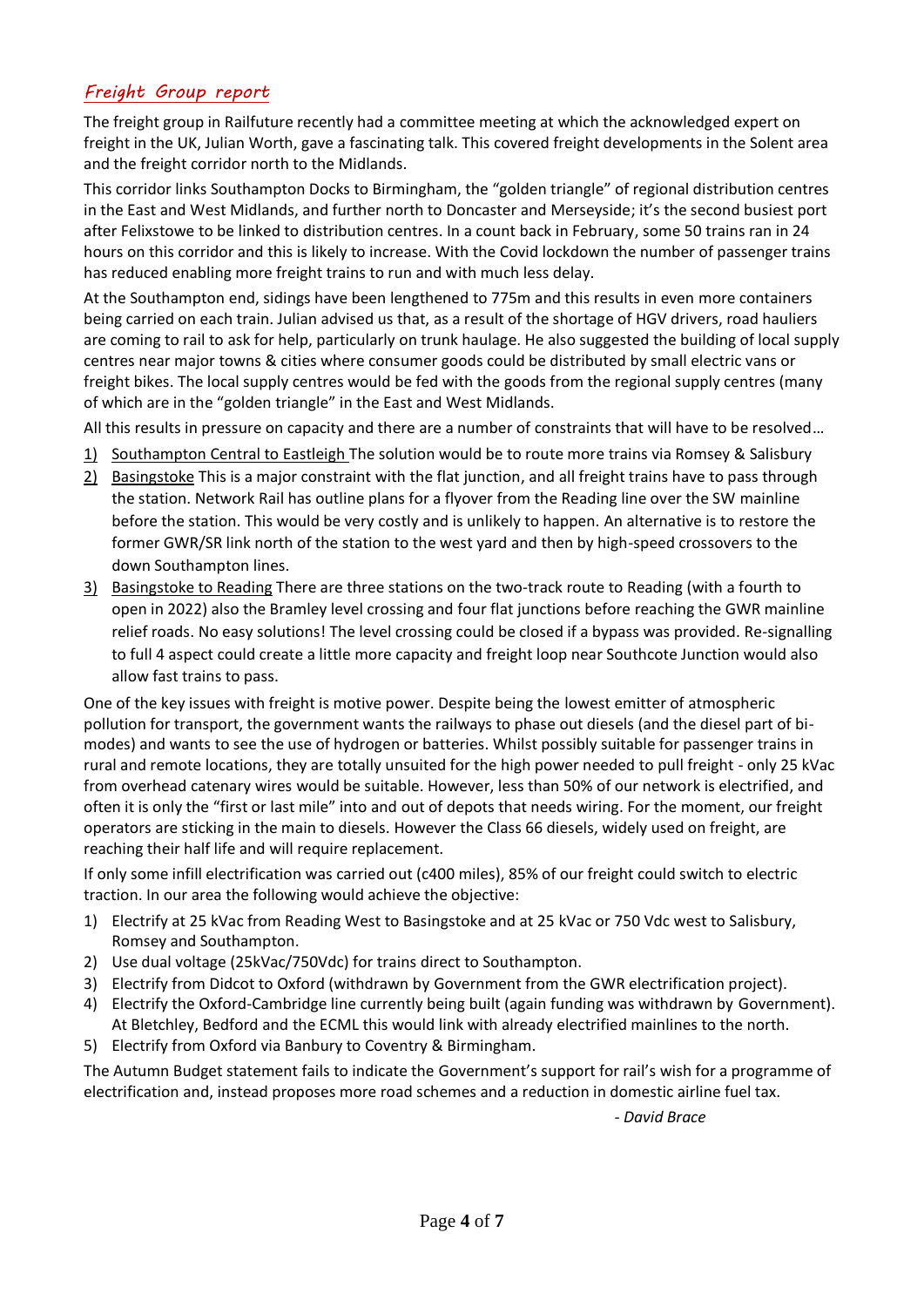# *Robin's Freight Roundup*

Committee member Robin Attwood keeps abreast of freight movements in our area and reports that…

- Freight traffic to/from the Southampton Docks remains steady but only Morris Cowley automotive traffic is regularly using Southampton Eastern Docks.
- Traffic to Marchwood MoD is irregular with Ludgershall being more so.
- There is departmental working which sometimes takes in the Waterside Line as far as the refinery gate.
- There is regular aggregate traffic from Whatley to Eastleigh, Botley and Fareham.
- Micheldever Oil Sidings sees the occasional departmental service.
- Hamworthy branch remains out of use although there are talks between NR and Poole Harbour Commissioners to revive traffic.

The scheme to expand freight capacity at Southampton Maritime Terminal has been awarded Project of the Year at the recent Rail Freight Group awards. It was hailed as a shining example of cross-industry collaboration to increase train lengths, speed of access and terminal handling capacity, all on a restricted site alongside an intensive passenger operation.

### *Community Rail*

The **Purbeck Community Rail Partnership** has announced it will be expanding its territory to take on Dorchester South, where it will be supporting a new station adoption team – there's already a community orchard on Network Rail land close to the station.

The **Purbeck CRP** also reports that there's pressure from residents of Swanage to get the regular passenger service to Wareham up and running in order to address traffic problems on the A351, which can only get worse as new housing comes on stream. The Swanage Railway is close to securing the Operator's Licence needed if their trains are to run into Wareham Station; also they are in the process of submitting their "Restoring Your Railways" bid to the Dept. for Transport. All being well, a further trial of a regular diesel shuttle service between Wareham and Swanage will begin next May.

Just before the pandemic struck, a decision was made to wind up the **Heart of Wessex CRP**, the partnership covering the Weymouth-Bristol line. All stakeholders agreed it was logical for Severnside CRP and TransWilts CRP to be responsible for all the lines within their respective areas, including the relevant sections of the Heart of Wessex Line. There was then a need to set up a new CRP to cover the part of the Heart of Wessex Line running south of Westbury to Weymouth. It was agreed the new partnership will be called **South Wessex CRP**.

**Bournemouth, Christchurch and Poole** (BCP) Council is working on its *Mind The Gap* project which aims to increase community engagement with the seven stations in the borough from Christchurch to Hamworthy, as well as to promote rail travel and reduce social isolation. The massive mural that runs the length of Pokesdown station has been repainted with a new design, and a large artwork panel has been created at Hamworthy. There have also been music and dance events along the line.

#### *Ticket Machines*

We've noticed that SWR is taking out of service all their newer Ticket Vending Machines featuring the "Virtual Ticket Office" function (the light-blue machine in the picture). The official line from the company is: "We are making some changes to our ticket machine fleet. While we make these changes, our Virtual Ticket machines will not be available, however, we are working to enable similar functionality on other ticket machines to restore the service".

Needless to say we will be keeping an eye on the situation as a reduction in the number of TVMs could lead to long queues for tickets at busy stations. If you experience difficulties buying a ticket, or with any other aspect of your journey (overcrowding, frequent cancellations or whatever) please let us know.

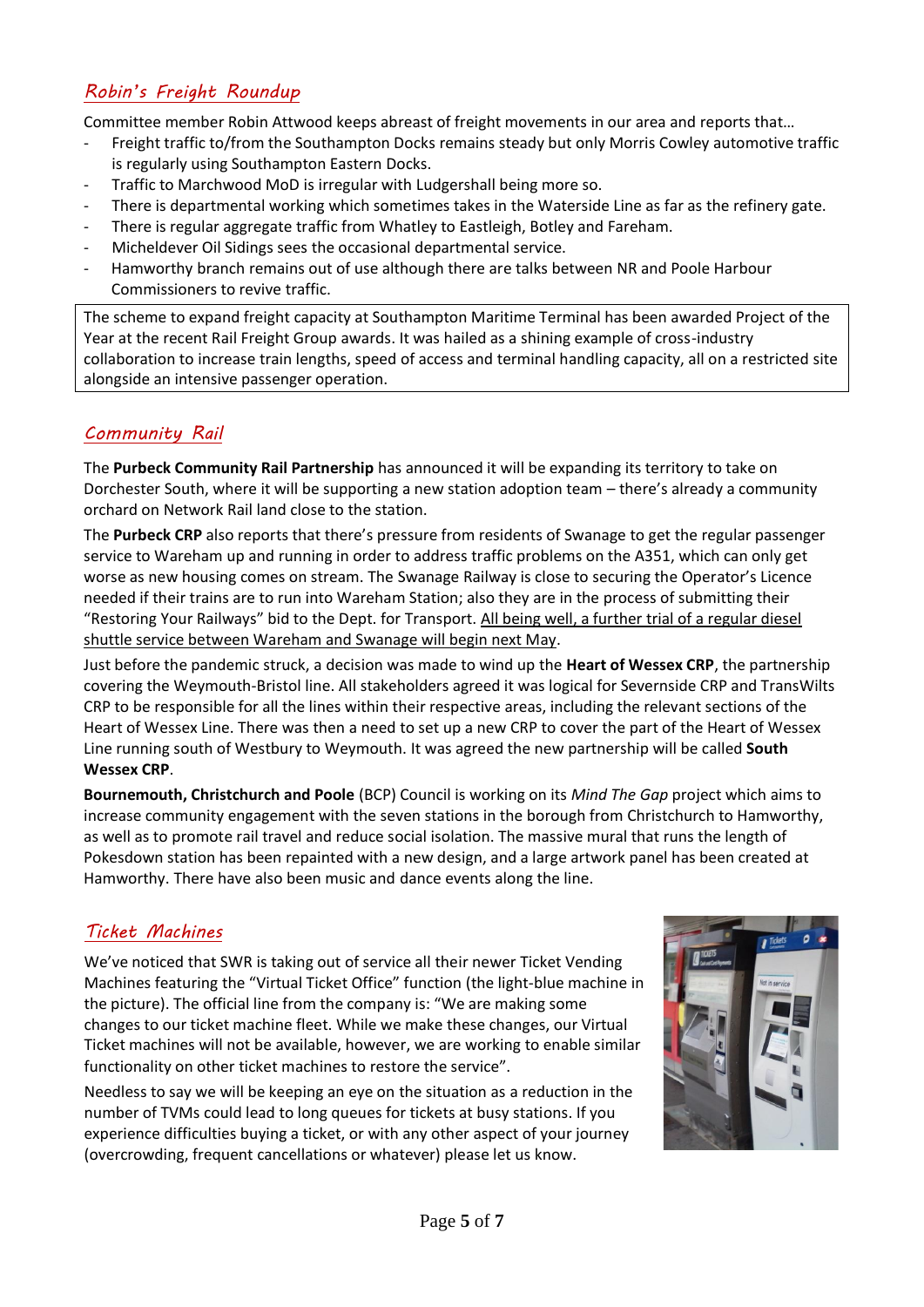## *Reopenings Review*

It's to be regretted that our Branch area has seen only a small number of station or line reopenings in the past 40 years.

A couple of basic platforms have been added to the Island Line: **Lake** in 1987 and **Smallbrook Junction** in 1991. In Hampshire, **Hedge End** station between Botley and Eastleigh opened in 1990 and a passenger service was restored over the line between Eastleigh and Romsey in 2003, with a new station at **Chandler's Ford**. That's about it!

Campaigns and reports urging further rail reopenings come and go, all to no avail. Meanwhile housing and commercial developments continue to spring up with the inevitable result that the trunk road network in the South long ago reached saturation point.

Therefore the news that a dedicated project team is forging ahead with the detailed design and business case for passenger services on the **Waterside Line** is music to our ears. On top of that, the Government announced £7m of extra funding for the project in the Chancellor's Autumn Statement. Restoring a service between Hythe and Southampton over a line that already exists surely represents a "quick win" for the Government with its declared aim of restoring railways.

Two other schemes in our area were awarded Restoring Your Railways funding to help develop a business case. One involves extending the Island Line to **Newport** and **Ventnor**, and this awaits a decision on further funding from the Dept for Transport. Well, at least the existing Island Line should have trains running again by the time you read this article! The other aims to fulfill the long-held ambition of the Swanage Railway to operate a regular passenger service to **Wareham**. This latter study is a rework of the plan put forward by SR in 2008, taking into account lessons from running experimental diesel services.

Planning permission for the major housing and commercial development at **Welborne** to the north of Fareham has just been granted by Fareham Borough Council. Although there's no mention of a new station in the development summary, there is a measure to "safeguard and not develop Knowle Rail Halt land" in the Section 106 Schedule attached to the planning documents. We can take some credit for getting this safeguarding measure introduced into the Schedule. We've also established top-level contacts with the developer and Fareham Borough Council which will enable us to press the case for the new station as the Welborne development proceeds.

When plans for **Whitehill-Bordon** new town in East Hampshire were being drawn up, we put forward credible proposals for a rail connection. Alas, what was supposed to be an eco town has turned into another car town. Predictably, bus services that were introduced have been shunned by residents.

The branch line to **Ludgershall** near Andover could once again see passenger trains to serve new housing developments, and strong arguments have been made for restoring a rail connection to **Ringwood** from the main line at Brockenhurst – again, new housing would be the key to securing funding.

New stations have been proposed for **Chineham** near Basingstoke, **Paulsgrove** west of Havant and **Wilton** in Wiltshire, to name but a few. There's considerable political momentum behind the Wilton proposal, although the cost of a 4-platform station at the junction of two routes may prove to be prohibitive. Also we worry that longer distance passengers would be inconvenienced by adding a further station call.

Residents to the north of Dorchester are campaigning for the restoration of a simple platform at **Bradford Peverell** and, just recently, a new campaign was launched at **Grimstone** (both stations closed in 1966). You can understand their grievance: trains speed past their villages, but call on request at three equally miniscule communities further up the line towards Yeovil!

*In conclusion:* While we would all like to see rail services restored to many more towns and villages in the South, we recognize that reopenings may not represent best value for money. If there is cash for rail infrastructure, it needs to be firstly directed at densely populated areas such as the South Hampshire conurbation. Network Rail's recent [Solent Connectivity](https://www.networkrail.co.uk/wp-content/uploads/2020/07/Solent-Connectivity-Continuous-Modular-Strategic-Planning.pdf) study confirms our long-held view: that the slow and infrequent rail service between Portsmouth and Southampton compares very unfavourably with train services between comparable city pairs elsewhere in Britain. Money spent on this line would probably benefit the highest number of people!

*- Tony Smale, Secretary*